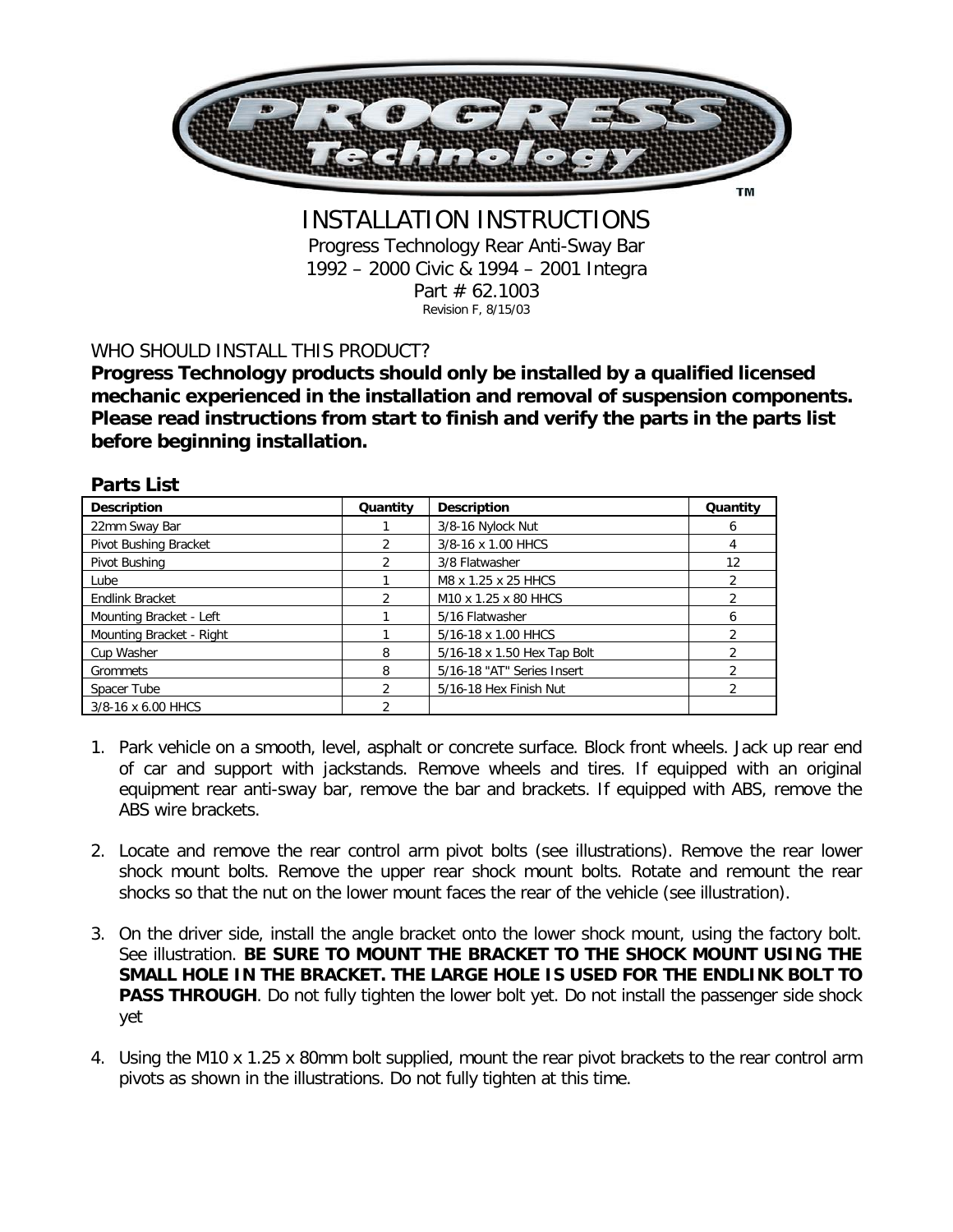

Figure 1 Figure 2



Nutsert shown ready to install Hold bolt head and turn nut until tight

- 5. Note the upper mounting bolt location for the pivot brackets. If your car was originally equipped with a rear bar, the upper mounting hole will have a threaded insert. If this is the case, use the M8 x 1.25 bolts and washers supplied. Tighten hand tight. If not originally equipped, there will be an unthreaded hole in the chassis. If so, drill the hole out using a 1/2" drill bit. Assemble the nutsert with the 5/16-18 x 1.50 bolts, nut and washer. Install nutsert as shown in figure 1 and two. Hold the head of the bolt while tightening the nut until the nut gets tight. Slight side load may be required to start the nutsert. Tighten until the nut becomes tight. Then back out the bolt. Use 5/16-18 x 1.00 bolts and washers to fasten bracket to the chassis. **PLEASE NOTE THAT IF YOU NEED TO USE THE NUTSERT, WE HIGHLY RECOMMEND WELDING THE UPPER MOUNTING AREA OF THE PIVOT BRACKET TO THE CHASSIS.** If the upper area is not properly secured to the chassis, the pivot brackets may fatigue and crack. This type of failure is not covered by the warranty, and you will need to purchase new brackets from The Progress Group.
- 6. Tighten the lower control arm pivot bolts to 40 ft.-lbs. Using the tube of lubricant provided, lubricate the inside of the polyurethane pivot bushings. Install the bushings onto the bar as shown. Mount the bar onto the vehicle as shown, using the bushing brackets, 3/8" x 1.00" bolts, nuts and washers as shown.
- 7. Install the passenger side rear shock absorber at this time, along with the other angle bracket. Assemble both endlink assemblies as shown. Tighten endlinks only until snug. DO NOT OVERTIGHTEN. Check all hardware for tightness, but do not tighten lower shock mount bolts yet. Re-mount ABS wires at this time if applicable. It may be necessary to modify the brackets slightly.
- 8. Install wheels and tires. Lower rear of car onto ground, and roll car back and forth to settle suspension. Tighten rear lower shock mount bolts at this time.
- 9. Installation is complete. Check assembly periodically for tightness.

## **Thank you for choosing Progress products. For additional product and technical information, visit our website.**